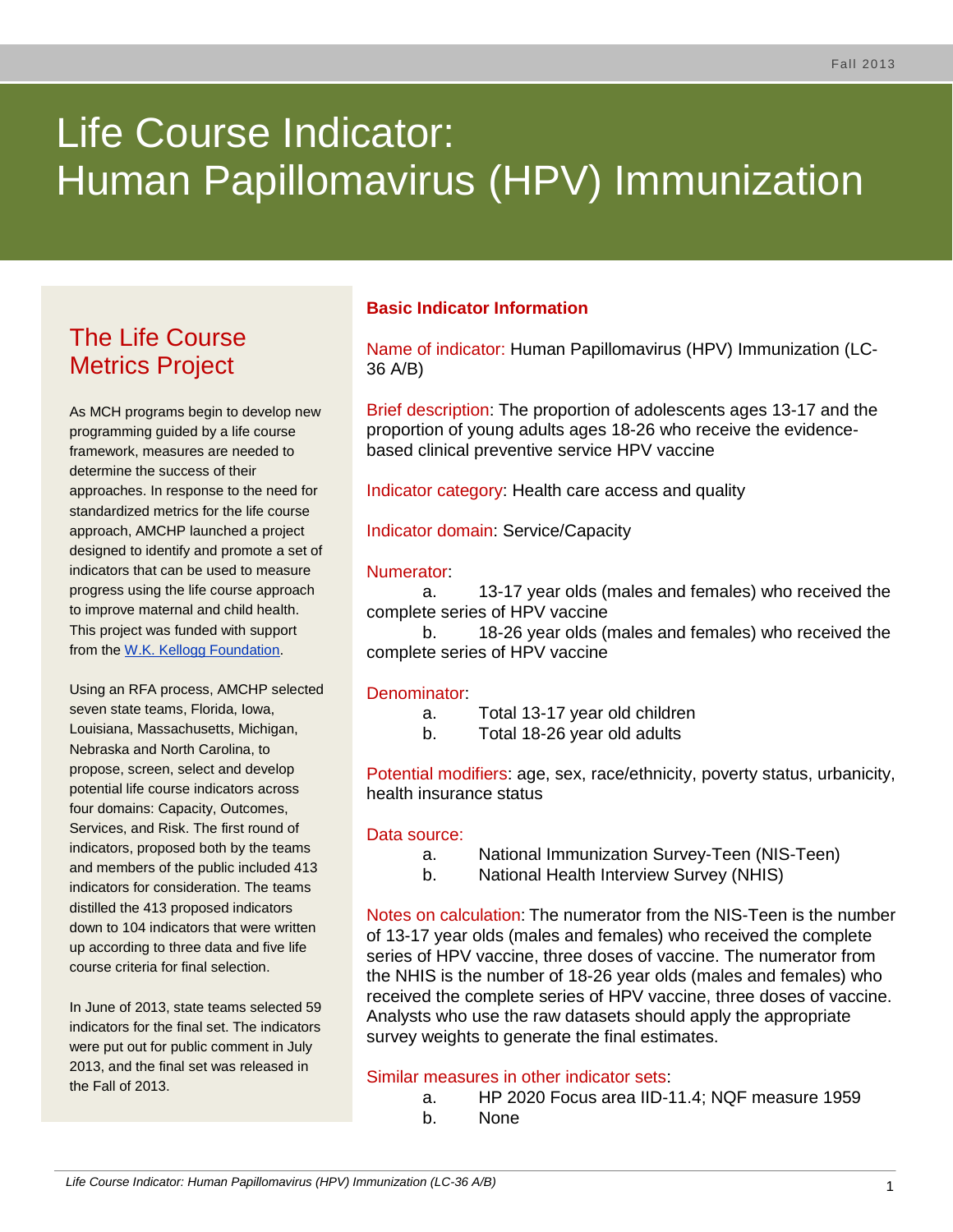# **Life Course Criteria**

#### *Introduction*

Most cases of invasive cervical cancer are caused by persistent human papillomavirus (HPV) infection, a common virus transmitted from one individual to another during sexual activity. These cases are highly preventable if the patient has access to regular screening tests and follow-up and vaccination to protect against HPV. The Advisory Committee for Immunization Practices (ACIP) recommends that all girls and boys who are 11 or 12 years old get three doses of HPV vaccine (Gardasil or Cervarix, the two FDA-approved HPV vaccines), and HPV vaccines are recommended for all teen girls and women through age 26 and all teen boys and men through age 21 who did not get the vaccine when they were younger (catch-up vaccines)(CDC, 2013). Today, it is estimated that 79 million persons in the United States are infected with HPV, and approximately 14 million will become newly infected each year (Satterwhite et al., 2013). In addition to the morbidity and mortality associated with persistent HPV infection causing cervical cancer, HPV infection is associated with significant detriments in health-related quality of life, and the economic burden of this sexually transmitted virus is second only to human immunodeficiency virus. The median age of cervical cancer diagnosis is 48 years of age. Adherence to the ACIP guidelines for early HPV vaccination for adolescent girls and boys is a simple, cost-effective preventive measure to reduce the lifetime risk of cervical cancer morbidity and mortality. Increasing vaccination coverage rates will require a multi-level approach of physician education and parent engagement, and interventions from the policy level (e.g. school vaccine requirements) through to innovative partnerships with community organizations, including schools.

#### *Implications for equity*

While significant improvements have been made in the United States with regard to the decreasing incidence and mortality rates of cervical cancer (CDC, 2012), large disparities still exist between different groups of women, not only in incidence and mortality but also in screening and prevention (del Carmen, & Avila-Wallace, 2013). HPV-associated cervical cancer incidence rates are higher among black women (9.9 per 100,000) as compared to white women (7.4 per 100,000); and women of Hispanic ethnicity have cervical cancer incidence rates of approximately 11.3 per 100,000, compared to 7.4 per 100,000 for non-Hispanic women (Watson, Saraiya, Benard, et al, 2008; Jemal, Thun, Ries et al, 2008).

Despite recommendations for routine HPV vaccinations among adolescents, only 49 percent of adolescent girls aged 13 through 17, and less than two percent of adolescent boys in the United States have received one or more doses of the HPV vaccine (Etter, Zimet, & Rickert, 2012). Monitoring and evaluating HPV vaccine uptake and completion rates as part of this indicator will provide an opportunity to discern possible disparities affecting women and men of different racial/ethnic groups and income levels. A study by Niccolai, Mehta, & Hadler (2011) suggested that non-Hispanic black and Hispanic teens between the ages of 13 and 17, who received at least one dose of HPV vaccine, were significantly less likely to complete their HPV vaccine series, than non-Hispanic white teens. Additionally, lower income adolescents and young women were at higher risk of not initiating or completing their vaccination series (Niccolai, Mehta, and Hadler, 2011; Wei, Moore, & Green, 2013). Despite HPV vaccination being covered by Medicaid, provider-based studies have shown lower rates of HPV vaccine uptake among young female patients covered by Medicaid (Vadaparampil et al., 2013). Other factors associated with low initiation rates are not having a regular provider and not having received childhood immunizations (Wei et al, 2013; Kessels, Marshall, Watson, et al., 2012). Despite the widespread availability of the HPV vaccine, knowledge of, and clinician recommendation for the HPV vaccine is lower among lower income and racial minority women. (Polonijo, Carpiano, 2013; Mehta, Julian, Meek, Sosa, Bilinski, Hariri, Markowitz, Hadler, & Niccolai, 2012).

Researchers identify reduced access to screening or follow up care as part of the explanation for the disparity in cervical cancer incidence as well as vaccine initiation and other preventive measures (Benard et al, 2005). Socioeconomic position also has been linked with cervical cancer mortality and late stage diagnosis. By evaluating temporal trends in age-adjusted cervical cancer mortality rates by individual education level between 1993 and 2007, Simard and colleagues (2012) found that the decreases in cervical cancer mortality rates were smaller for women with lower versus higher levels of education, in turn leading to a widening of the disparity in mortality by socioeconomic status. The team suggested that 74 percent of all cervical cancer deaths in 2007 would have been averted if no educational disparities existed. These data suggest inequity in both access to and utilization of HPV vaccination as well as outcomes from cervical cancer.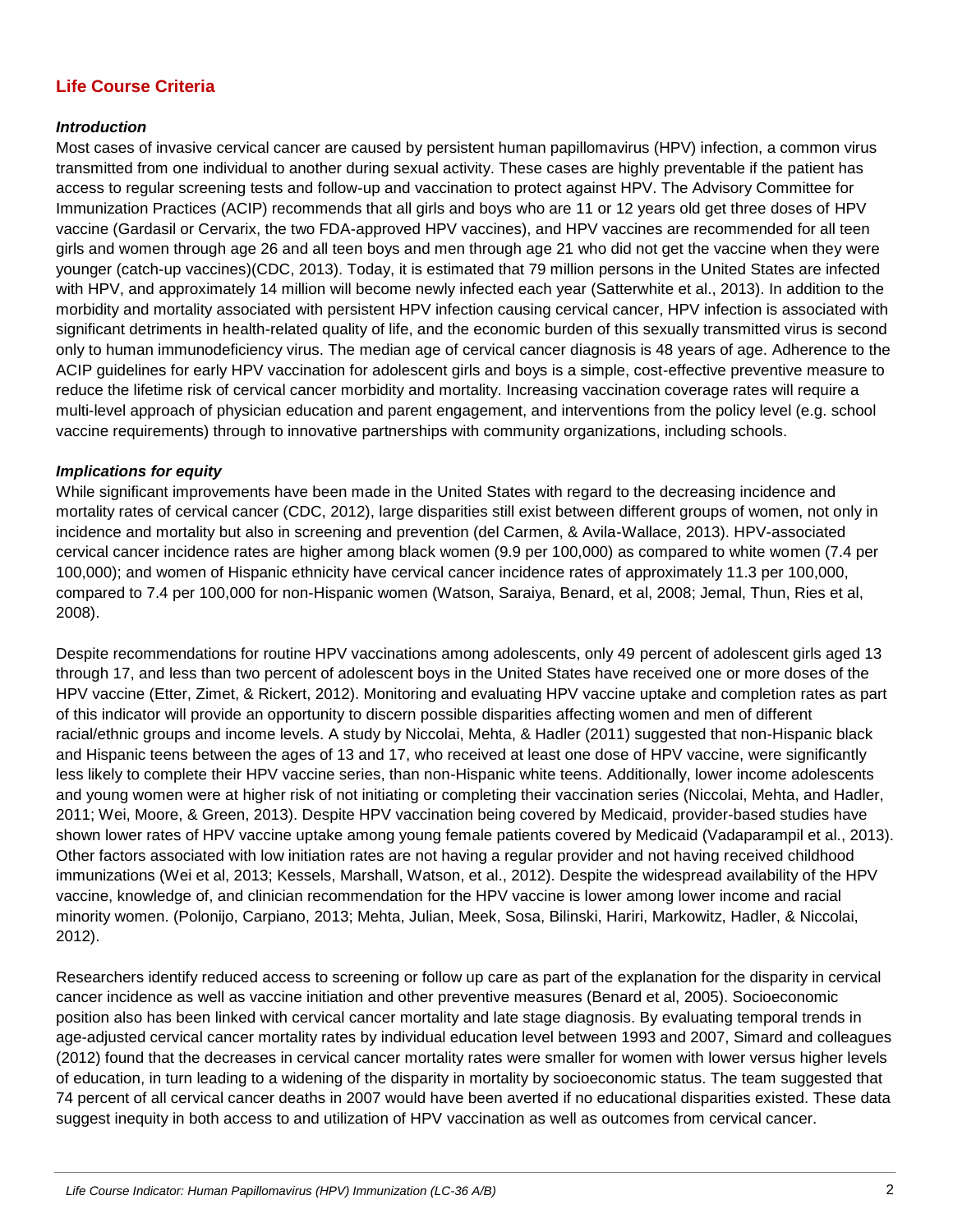#### *Public health impact*

In 2012, there were an estimated 12,170 new invasive cervical cancer cases and over 4,200 cancer-related deaths in the United States, making cervical cancer the third most common form of female-related malignancy (del Carmen & Avila-Wallace, 2013). It is estimated that as many as 80 percent of females and 50 percent of males in the United States will contract HPV throughout their lives (Alexander, Daley, Dempsey, 2012), with 79 million persons in the United States infected with HPV today and approximately 14 million becoming newly infected each year (Satterwhite et al., 2013).

A July 2013 Morbidity and Mortality Weekly Report (MMWR) posited that while decades may be required for the impact of HPV vaccination to be well documented, short-term outcomes can be measured. For example, despite low uptake of the vaccine, Markowitz and colleagues found that within four years of the introduction of the HPV vaccine (the period of 2007- 2010), prevalence of HPV types targeted by the vaccine decreased over 50 percent (from 11.5 percent to 5.1 percent) for females aged 14 to 19 years (2013). These short-term findings are promising, given the economic and health-related quality of life burden of cervical HPV disease. Fleurence and colleagues conducted a systematic review and found that the annual health care costs of HPV-related conditions in the United States range from \$2.25-\$4.6 billion (2005 dollars) and the annual burden of cervical cancer ranges from \$181.5-\$393 million (2005 dollars), making the economic burden of this sexually transmitted virus second only to human immunodeficiency virus. Furthermore, the authors looked at a range of health-related quality of life outcomes and their association with three factors: abnormal Pap smear test, HPV infection, and cervical cancer. The authors found studies suggesting associations across a range of outcomes related to emotional function (e.g. anxiety/worry, depression), body image or self-esteem (e.g. desirability, self-confidence), sexual function (e.g. reduced sexual contact, relationship with partner), and physical function (e.g. role limitations). The most recurrent themes were anxiety, distress, and detriment in sexual functioning (2007). Given this information, the potential public health impact of increasing HPV vaccination rates can be significant, both in terms of reduced morbidity and mortality from cervical cancer but also reducing the disease's economic burden and detriments to quality of life.

#### *Leverage or realign resources*

Extensive studies indicate that universal utilization of HPV vaccine among indicated at-risk populations does not only result in health gains, but also in health care cost savings associated with cervical cancer treatment (Tully, Anonychuk, Sanchez, Galvani, & Bauch, 2012; Westra, Rozenbaum, Rogoza, et al, 2011). Several studies have documented the efficacy and safety of both Pap Smears and HPV vaccine to prevent and increase early detection of cervical cancer (Etter, Zimet, & Rickert, 2012). It has been suggested that culturally-competent and integrated outreach efforts to increase knowledge and improve attitudes towards the HPV vaccine should be implemented in order to bridge the knowledge divide affecting those with differential access to educational resources or a regular health care provider (Kontos, Emmons, Puleo, & Viswanath, 2012; Daley, 2011). Researchers also have indicated the need to address providers themselves as a means to reduce inequalities in HPV vaccine initiation and series completion (Vadaparampil, Staras, Malo, et al., 2013; Daley, Vamos, Buhi, et al, 2010), recognizing tremendous missed opportunities in the doctor's office for raising awareness of the HPV vaccine and messaging the importance of receiving all doses.

The responsibility for improving vaccine coverage rates does not lie solely among health care professionals. Parents have been identified as a preferred source of information about HPV vaccination by adolescent girls (Mullins et al., 2013), indicating that parent discussions with their children about HPV and the benefits of vaccination are critical to improve series initiation and completion. Other key partners in improving vaccine coverage rates may include the following:

- Legislators: According to the National Council of State Legislatures, in 2007, at least 24 states and the District of Columbia introduced legislation to specifically mandate the HPV vaccine for school, and as of June 13, 2013, 8 states had proposed HPV-related legislation for the 2013-2014 sessions. A table of state action is currently available at the following location: [ncsl.org/issues-research/health/hpv-vaccine-state-legislation-and](http://www.ncsl.org/issues-research/health/hpv-vaccine-state-legislation-and-statutes.aspx)[statutes.aspx.](http://www.ncsl.org/issues-research/health/hpv-vaccine-state-legislation-and-statutes.aspx)
- School-based health centers: Research indicates that school-based health centers can be effective in administering the complete series of HPV vaccines to adolescents, compared to community health centers, despite serving a primarily uninsured or underinsured population (Frederico et al., 2010).
- Schools and Extramural Programs (e.g. after-school programs and other school-sponsored activities): Hayes and colleagues (2013) investigated lessons learned from extramural programs across the United States that partnered with schools to increase HPV vaccination rates (among other immunizations). These efforts are based on the notion that school-located programs are a valuable complement to clinical care because of the infrequency with which adolescents visit their physicians. Funding for such programs remains a challenge, as these programs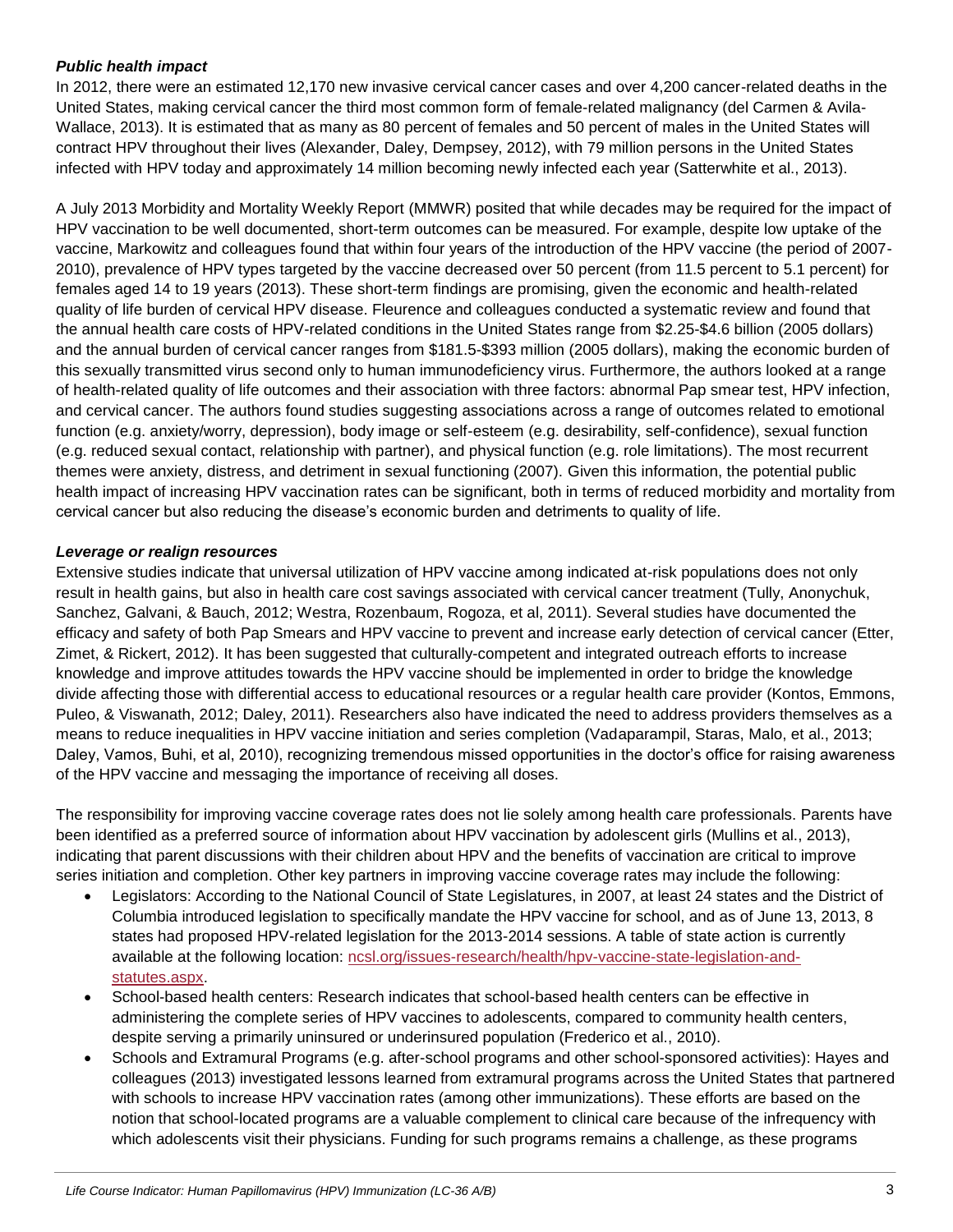often don't have adequate mechanisms for billing private insurers and Medicaid, and thus rely upon grant funds and other sources with limited sustainability. McRee and colleagues (2013) investigated the acceptability of alternative settings for HPV vaccine delivery among parents and adolescent males, and found that comfort with these settings correlated with parent perception of greater barriers to HPV vaccination, if the parent or son had not recently visited their health care providers or had previously received vaccines at school, and if sons perceived that their peers were more accepting of the HPV vaccine.

#### *Predict an individual's health and wellness and/or that of their offspring*

HPV has been identified as a necessary causal factor in the development of cervical cancer (Daley, 1998; Crosbie, Kitchener, 2012; MMWR, 2012). It is a sexually transmitted infection associated with sexual health practices, including the effective use of condoms during every sex act, and has implications for individual health (and partner sexual health) at the outset of sexual activity. While most HPV infections clear the body within the first two years, some will progress and develop into cancer several years later (MMWR, 2012). The median age of cervical cancer diagnosis is 48 years of age (CDC, 2011). The widespread use of safe and effective HPV vaccines is a significant determinant of lifelong health for women who may be at risk of developing the third most common malignancy among women. Additionally, a link between HPV infection and other types of cancer has been suggested, including vulvar, vaginal, penile, anal, and oropharyngeal cancers (Hu & Goldie, 2008; Meyers, 2008; CDC, 2012). These cancers affect the health trajectories of both men and women.

## **Data Criteria**

#### *Data availability*

#### NIS and NIS-Teen

The National Immunization Survey (NIS) and National Immunization Survey-Teen (NIS-Teen) are both part of a study in which data are collected by interviewing households in all 50 States, the District of Columbia, and selected areas for oversampling, to determine vaccine coverage rates among children 19-35 months of age (NIS) and adolescents aged 13- 17 years (NIS-Teen). The interviews are conducted by telephone (previously landline telephone numbers only, with cell phone numbers added in 2011) with households selected at random, followed by a mailed survey to immunization providers. Parent/guardian respondents provide vaccination and sociodemographic information on children or adolescents in their care. Teen data files are available starting with 2008. The NIS and NIS-Teen are conducted jointly by the National Center for Immunizations and Respiratory Diseases and the National Center for Health Statistics, Centers for Disease Control and Prevention (CDC).

The NIS-Teen includes meningococcal conjugate vaccine (MCV4), tetanus, diphtheria, acellular pertussis (Tdap), and human papillomavirus (HPV). Survey data are used to calculate vaccine coverage rates based on the recommended number of doses to be up to date, as recommended by the Advisory Committee on Immunization Practices (ACIP). Data on vaccination coverage from NIS-Teen are published annually through the CDC Morbidity and Mortality Weekly Report. State level data from 2011 is currently available (users can download the dataset and SAS and R input statements from the CDC website at [cdc.gov/nchs/nis/data\\_files\\_teen.htm\)](http://www.cdc.gov/nchs/nis/data_files_teen.htm), and 2012 data on HPV vaccination in adolescent girls was published in July 2013 (CDC, 2013).

#### NHIS

The National Health Interview Survey (NHIS) is a cross-sectional household interview survey that has been in use in the United States since 1957. Sampling and interviewing are continuous throughout each year. Data are collected in-person by U.S. Census Bureau interviewers (CDC, 2012). The National Cancer Institute (NCI) chose the NHIS to periodically identify trends in cancer-related health behaviors in the U.S. population, by adding the Cancer Control Supplement (CCS), which has been administered every five years since 2000 (National Cancer Institute, 2011). Additionally, the National Center for Immunizations and Respiratory Diseases at CDC sponsors an immunization supplement that includes HPV vaccination coverage (currently included in the Adults Health Care Access and Utilization Section) and is collected annually. NHIS includes data related to HPV vaccination among 18-26 year olds, including whether an individual in the household has ever received an HPV vaccination, the number of HPV vaccinations received, and the age at which the first vaccination was received. NHIS data files through 2012 and SAS, SPSS, Stata input statements are available online at [cdc.gov/nchs/nhis/nhis\\_2012\\_data\\_release.htm\)](http://www.cdc.gov/nchs/nhis/nhis_2012_data_release.htm).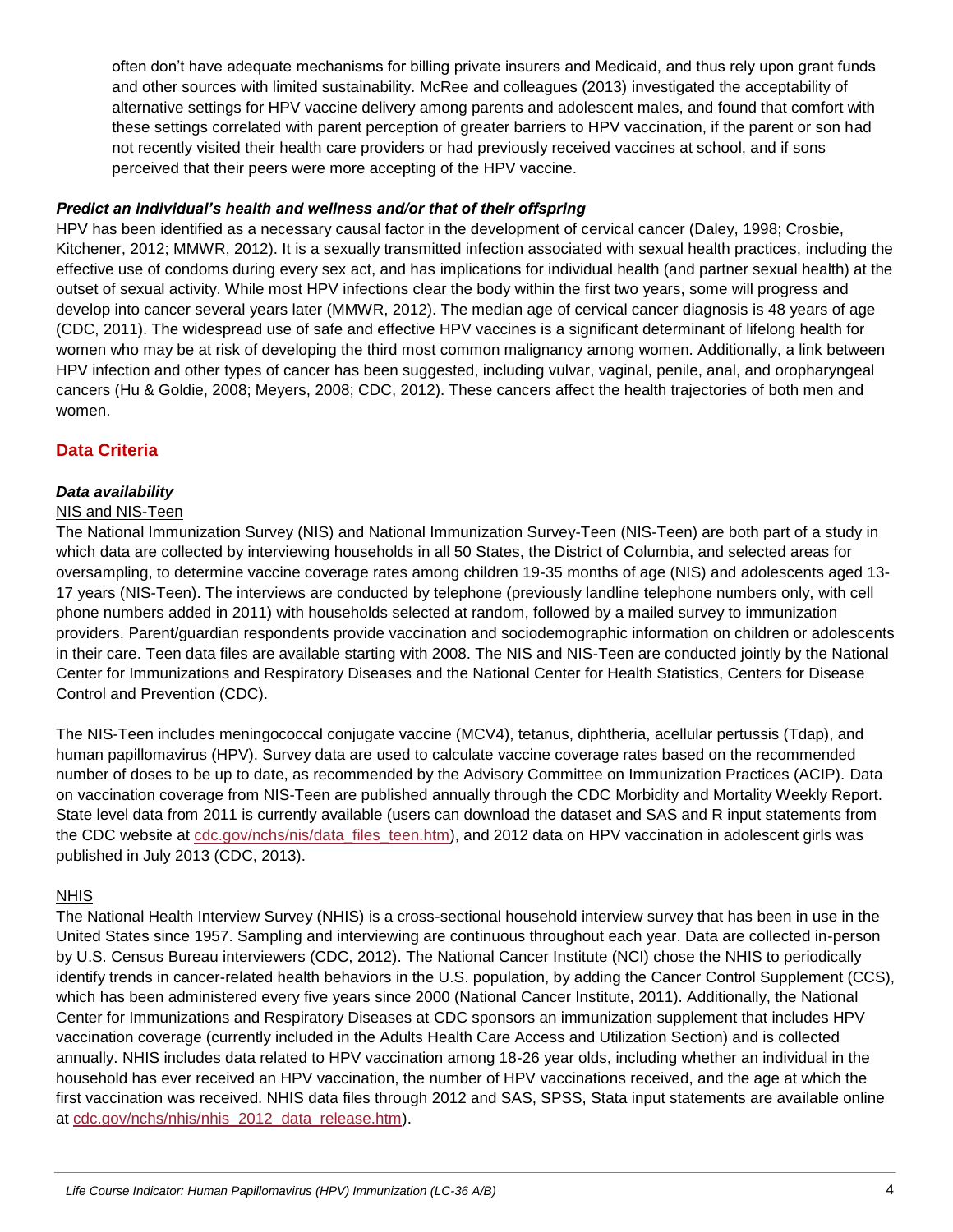#### *Data quality*

For both the NIS and the NIS-Teen, parents and guardians are asked for consent for a second phase of the study in which the child or adolescent's pediatrician is contacted. The provider receives an immunization history questionnaire to fill out for the selected child; this information is used to ensure the accuracy and precision of the vaccination coverage estimates. CDC publishes a NIS "Guide to Quality Control Procedures" that describes the procedures used to ensure the quality of the data through all phases of the sampling, data collection, and processing. The data are weighted to reduce potential biases from non-response and non-coverage. In addition to households with an eligible child that do not respond to the survey, an additional source of potential error is a household that responds but does not have complete provider information. Item non-response for the NIS is typically very low. However, for data elements used in weighting, the hotdeck method of imputation is used. Although in one year a total of about 14,000 data elements are imputed, these account for only 0.08 percent of all data items in the file. Dorell and colleagues assessed the validity of parent-reported adolescent vaccination histories by analyzing data from the 2008 NIS-Teen. Of all vaccines, the net reporting bias between parent-reported estimates and provider-reported estimates was lowest for at least one dose of HPV4 or at least three doses of HPV4, with kappa statistics of 0.920 and 0.865 respectively (the highest kappa values compared with the other adolescent-administered vaccines) (Dorell et al., 2011).

For the NHIS, the sampling plan follows a multistage area probability design that allows for representative sampling of households and non-institutionalized group quarters. The NHIS sample is drawn from each State and the District of Columbia. The current NHIS sample design features oversampling of Blacks, Hispanics and Asians. Survey participation is voluntary and confidential. The annual response rate of NHIS is approximately 90 percent of the eligible households in the sample. The NHIS sample may be too small to provide State level data with acceptable precision for each State. Therefore, states should combine years to obtain selected estimates. Information specific to the validity of the HPV measure in the NHIS is not available at this time, however a previous assessment of the validity of estimates of vaccine coverage for children aged 19-35 months showed that both the NIS and NHIS produce similar results, despite one being conducted in-person and another via telephone (Bartlett et al, 2001).If the delay for combining multiple years of data from the NHIS is too long, BRFSS could be used as a data source. BRFSS is considered a valid and reliable resource. Researchers can find a list of studies that have examined the validity and reliability of BRFSS on the CDC BRFSS website at: [cdc.gov/brfss/publications/mvr.htm.](http://www.cdc.gov/brfss/publications/mvr.htm) Both surveys are administered post-vaccination so that responses may be subject to recall bias.

#### *Simplicity of indicator*

This indicator is relatively simple to explain and understand. State coverage estimates (for both ≥ one dose and ≥ three doses) are made available through the supporting agency, and data files for subgroup analyses are readily available on the agency websites. The indicator aligns with the Healthy People 2020 goal of increasing the vaccination coverage level of three doses of human papillomavirus (HPV) vaccine for females age 13 to 15 years to a target of 80 percent, easing challenges associated with justifying the public health need for such an indicator.

#### **References**

- Alexander, K., Daley, A.M., & Dempsey, A.F. (2012). Rationale for reducing the spread of human papilloma virus in adolescents: strategies to improve outcomes (CME multimedia activity). J Adolesc Health, 50(5).
- American Cancer Society (2011). Cancer Facts & Figures 2011. Accessed at: <http://www.cancer.org.ezproxy.bu.edu/acs/groups/content/@epidemiologysurveilance/documents/document/acspc-029771.pdf>
- Bartlett, D.L., Ezzati-Rice, T.M., Stokley, S., Zhao, Z. (2001). Comparison of NIS and NHIS/NIPRCS vaccination coverage estimates. National Immunization Survey. National Health Interview Survey/National Immunization Provider Record Check Study. *Am J Prev Med.* 20(4 Suppl): 25-7.
- Benard, V.B., Lawson, H.W., Eheman, C.R., Anderson, C., Helsel, W. (2005). Adherence to guidelines for follow-up of low-grade cytologic abnormalities among medically underserved women. *Obstet Gynecol.* 105(6):1323–8.
- Brankovic, I., Verdonk, P., & Klinge, I. (2013). Applying a gender lens on human papillomavirus infection: cervical screening, HPV DNA testing, and HPV vaccination. *Int J Equity Health*, 12: 14.
- Centers for Disease Control and Prevention (2011). Cervical cancer rates by race and ethnicity. Accessed at: http://www.cdc.gov/features/dscervicalcancer/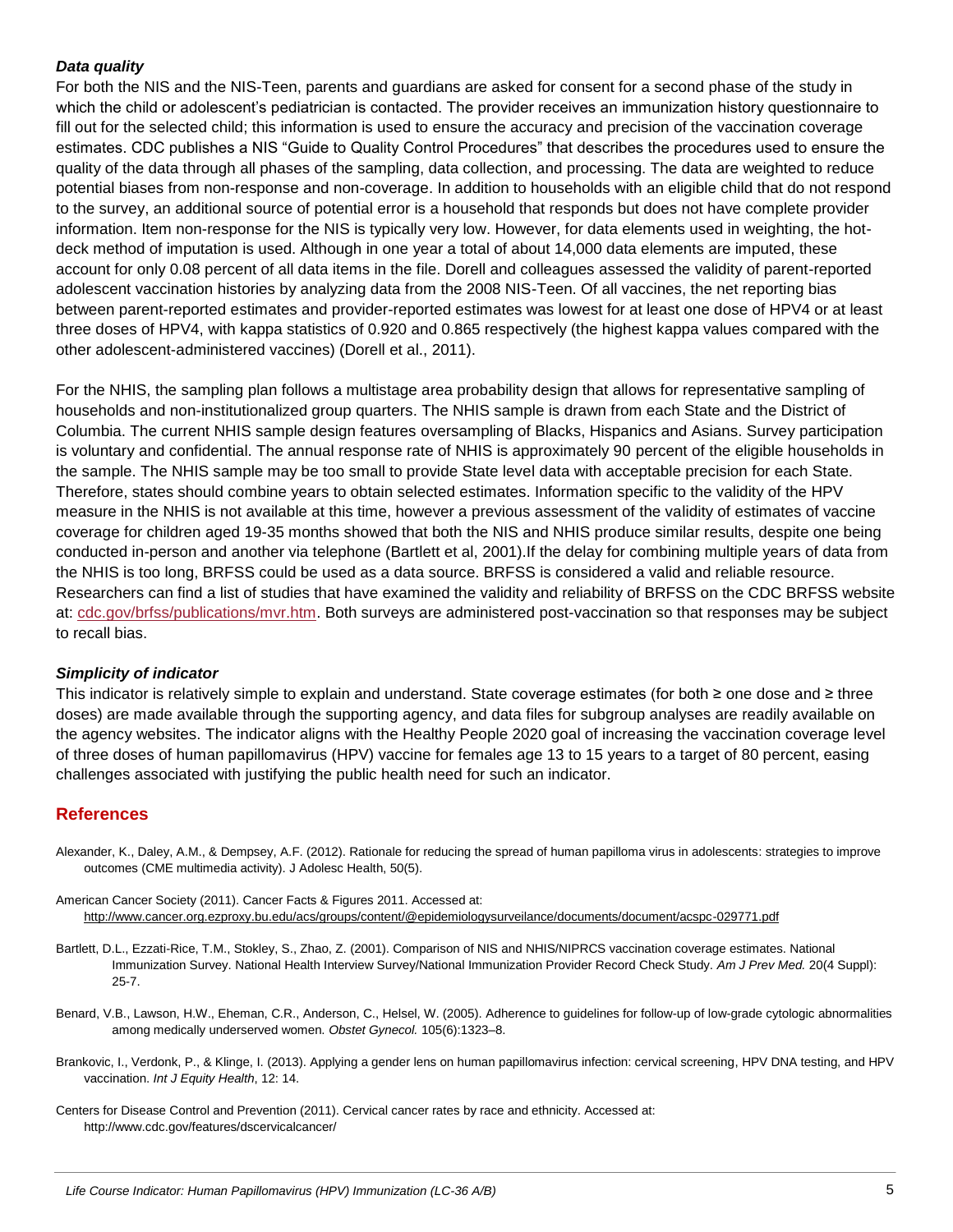- Centers for Disease Control and Prevention (2012). About the National Health Interview Survey. Accessed at: [http://www.cdc.gov/nchs/nhis/about\\_nhis.htm](http://www.cdc.gov/nchs/nhis/about_nhis.htm)
- Centers for Disease Control and Prevention (2012). Gynecologic Cancers Cervical Cancer Statistics. Accessed at [http://www.cdc.gov/cancer/cervical/statistics/.](http://www.cdc.gov/cancer/cervical/statistics/)
- Centers for Disease Control and Prevention (2012). HPV-Associated Cancers Diagnosis by Age. Accessed at <http://www.cdc.gov/cancer/hpv/statistics/age.htm>
- Centers for Disease Control and Prevention (2013). Teen Vaccination Coverage 2011 National Immunization Survey (NIS) Teen. Accessed at: <http://www.cdc.gov/vaccines/who/teens/vaccination-coverage.html#nis-tables>
- Crosbie, E.J., Kitchener, H.C. (2012). Human papillomavirus as a target for management, prevention, and therapy. *Int J Hyperthermia*, 28(6): 478-488.
- Daley, A.M. (2011). Providing adolescent-friendly HPV education. *Nurse Pract*, 36(11):35-40.
- Daley, E.M. (1998). Clinical update on the role of HPV and cervical cancer. *Cancer Nursing*, 21(1): 31-35.
- Daley, E., Perrin, K., Vamos, C., Hernandez, N., Anstey, E., Baker, E., Kolar, S., & Ebbert, J. (2013). Confusion about Pap smears: lack of knowledge among high-risk women. *J Womens Health*, 22(1): 67-74.
- Daley, E.M., Vamos, C.A., Buhi, e.r., Kolar, S.K., McDermott, R.J., Hernandez, N., & Fuhrmann, H.J. (2010). Influences on human papillomavirus vaccination status among female college students. *J Womens Health*, 19(10).
- Del Carmen, M.G., & Avila-Wallace, M. (2013). Effect of health care disparities on screening. *Clin Obstet Gynecol*, 56 (1): 65-75.
- Dorell, C.G., Jain, N., Yankey D (2011). Validity of parent-reported vaccination status for adolescents aged 13–17 years: National Immunization Survey-Teen, 2008. *Public Health Rep.* 126(Suppl 2): 60-69.
- Etter, D.J., Zimet, G.D., & Rickert, V.I. (2012). Human papillomavirus vaccine in adolescent women: a 2012 update. *Curr Opin Obstet Gynecol*, 24(5): 305-310.
- Fleurence, R.L., Dixon, J.M., Milanova, T.F., Beusterien, K.M. (2007). Review of the economic and quality-of-life burden of cervical human papillomavirus disease. *Am J Obstet Gynecol.* 196(3): 206-12.
- Frederico, S.G., Abrams, L., Everhard, R.M., Melinkovich, P., Hambridge, S.J. (2010). Addressing adolescent immunization disparities: a retrospective analysis of school-based health center immunization delivery. *Am J Public Health.* 100(9): 1630-4.
- Hayes, K.A., Entzel, P., Berger, W., Caskey, R.R., Shlay, J.C., Stubbs, B.W., Smith, J.S., Brewer, N.T. (2013) Early lessons learned from extramural school programs that offer HPV vaccine. *J Sch Health.* 83(2): 119-26.
- Hoyo C, Yarnall KSH, Skinner CS et al (2005) Pain predicts non-adherence to pap smear screening among middle-aged African American women. *Preventive Medicine* 41:439–445.
- Hu, D., & Goldie, S. (2008). The economic burden of noncervical human papillomavirus disease in the United States. *Am J Obstet Gynecol*, 198(5): 500.e1-7.
- Jemal A, Thun M, Ries L et al (2008) Annual report to the nation on the status of cancer, 1975–2005, featuring trends in lung cancer, tobacco use, and tobacco control. *J Natl Cancer Inst* 100(23):1672–1694.
- Jennings-Dozier, K (1999) Predicting intentions to obtain a Pap smear among African American and Latina Women: Testing the theory of planned behavior. *Nurs Res* 48(4):198–205.
- Kessels, S.J., Marshall, H.S., Watson, M., Braunack-Mayer, A.J., Reuzel, R., Tooher, R.L. (2012). Factors associated with HPV vaccine uptake in teenage girls: a systematic review. *Vaccine*, 30(24): 3546-3556.
- Kontos, E.Z., Emmons, K.M., Puleo, E., & Viswanath, K. (2012). Contribution of communication inequalities to disparities in human papillomavirus vaccine awareness and knowledge. *Am J Public Health*, 102(10): 1911-1920.
- Mehta, N.R., Julian, P.J., Meek, J.I., Sosa, L.E., Bilinski, A., Hariri, S., Markowitz, L.E., Hadler, J.L., & Niccolai, L.M., (2012). *Obstet Gynecol*, 119 (3): 575-581.
- Markowitz, L.E, Hariri, S., Lin, C., Dunne, E.F., Stenau, M., McQuillan, G., Unger, E.R. (2013). Reduction in Human Papillomavirus (HPV) prevalence among young women following HPV vaccine introduction in the United States, National Health and Nutrition Examination Surveys, 2003-2010. *J Infect Dis*. 208(3): 385-93.

Meyers, E.R. (2008). The economic impact of HPV vaccines: not just cervical cancer. *Am J Obstet Gynecol*, 198(5): 487-488.